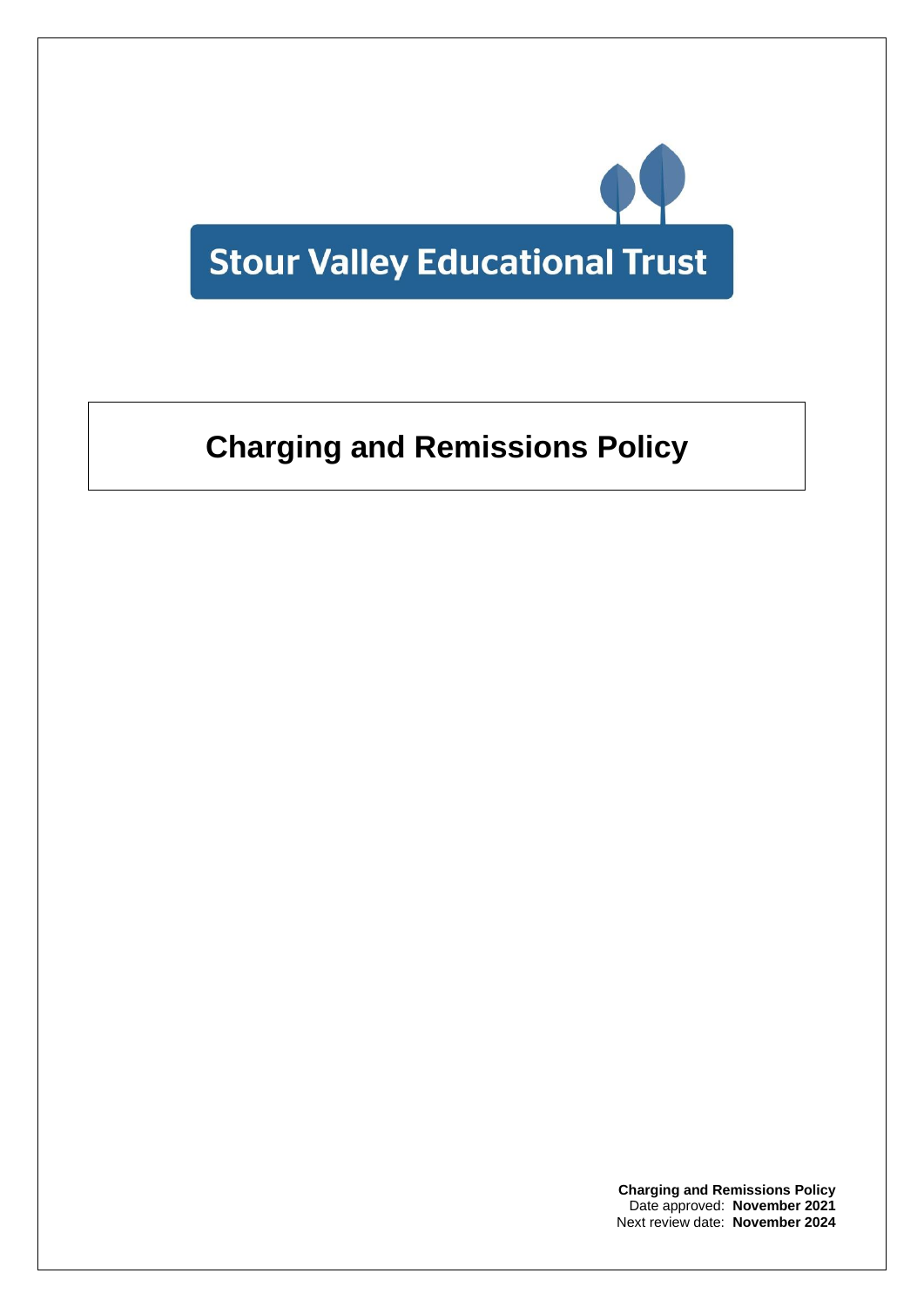## **1. INTRODUCTION**

The law requires that education during normal school hours, and the examination of students in accordance with the National Curriculum is provided free of charge. The Governing Body recognises the valuable contribution that the wider range of additional activities, including trips, clubs and residential activities, can make towards students' broader education and reserves the right to charge parents or carers in accordance with the provisions of the Education Act 1996.

## **2. LEGISLATION & GUIDANCE**

This policy is based on advice from the Department for Education (DfE) on [charging for school activities](https://www.gov.uk/government/publications/charging-for-school-activities) and [the Education Act 1996,](http://www.legislation.gov.uk/ukpga/1996/56/part/VI/chapter/III) sections 449-462 of which set out the law on charging for school activities in England. Academies are required to comply with this Act through their funding agreements.

This policy complies with our funding agreement and articles of association.

## **3. AIM & RESPONSIBILITIES**

The aim of this policy is to set out what charges will be levied for activities, what remissions will be implemented and the circumstances under which voluntary contributions will be requested from parents. The Trust aims to promote and provide such activities both as part of a broad and balanced curriculum for the students of the school and as additional optional extras.

## **4. CHARGES**

Except where students are entitled to statutory remission, the Governing Body reserves the right to make a charge in the following circumstances for activities organised by schools within the Stour Valley Educational Trust:

**School Activities in School Hours –** for the board and lodging element of approved residential activities deemed to be taking place during school hours. *(Where students wish to attend activities not run by Trust schools in school hours, the non-school organisation may charge the parent. The parent must then seek permission for absence (as for a family holiday) and the Headteacher of the individual school will decide whether the activity is in the student's best interests before granting or declining permission).*

**Activities Outside School Hours** – for the full cost to each student of all approved activities deemed to be optional extras taking place wholly, or mainly outside school hours as permitted by the Education Act 1996.

**Individual Instrument Tuition** – for the cost to the student (individually, or in a group of up to 4), of providing any instrumental tuition which is not part of the prescribed Public Examination System.

**Charging in Kind** – for the cost of materials, ingredients or equipment usually provided by parents in subjects such as Food, Textiles, Art etc.

No charge will be made in respect of books, materials, equipment, instruments or incidental transport provided in connection with the National Curriculum, statutory Religious Education or in preparation for prescribed public examinations or courses taught at school. There may be an exception where materials have been provided (e.g. in RM) and parents have indicated that they wish to own the finished product.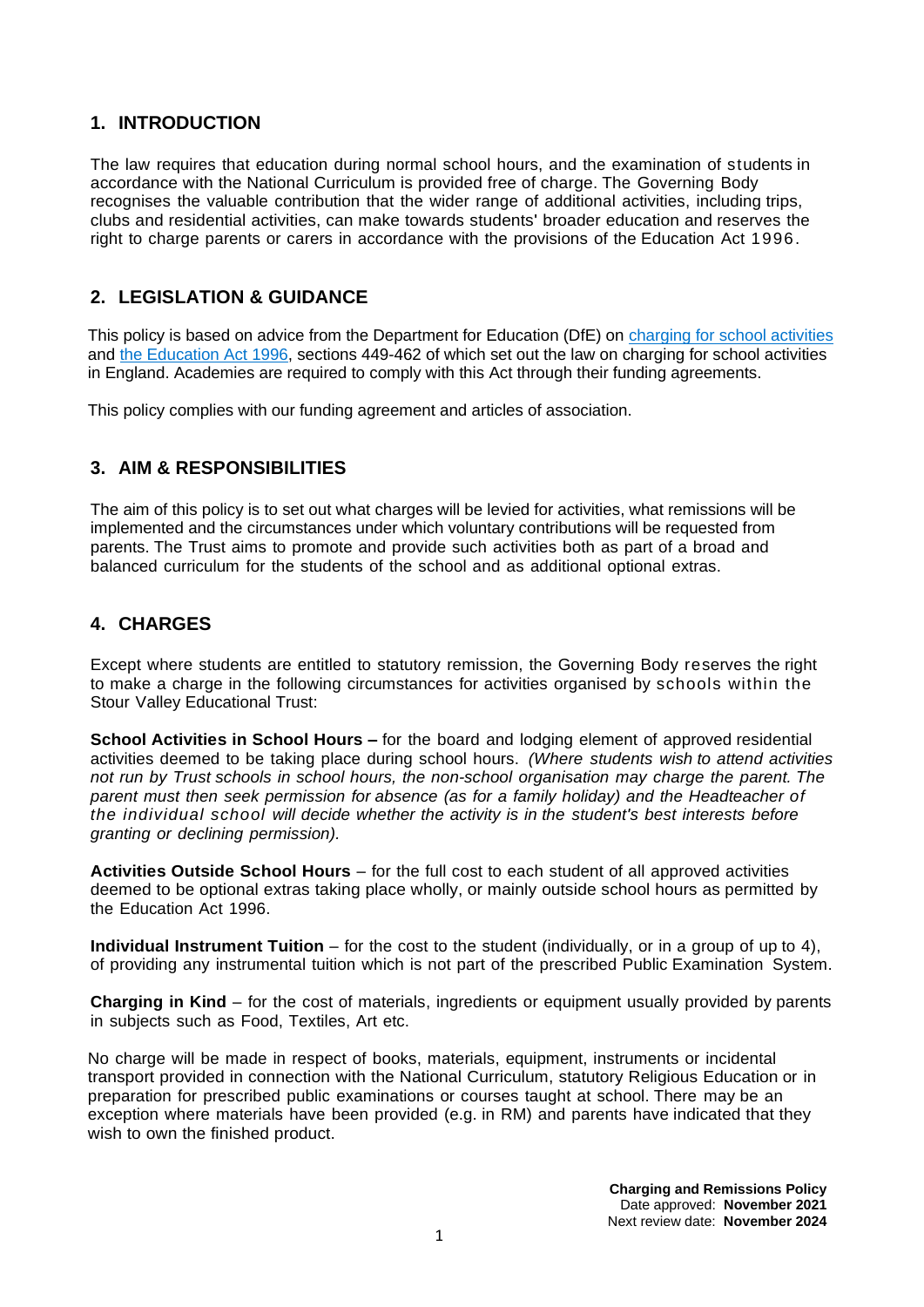## **5. EXAMINATIONS**

The Trust will ONLY charge for examination entries in the following circumstances:

- The school has not prepared students for the examination in the year for which the entry is made.
- The examination is not on the set list of examination courses provided, but the school has arranged for the student to take the examination at the request of the parents/carers.
- The student has failed, for no good reason, to complete the requirements of the examination course, or has failed to attend the examination.
- A student wishes to re-sit a whole examination or module for which the school has paid the initial fee.

## **6. GENERAL/VOLUNTARY CONTRIBUTIONS**

The Trust may from time to time amend the categories of activity for which charges may be made. Nothing in this policy statement precludes the Trust from inviting parents to make a voluntary contribution towards the cost of additional activities which take place in school time. In no case will the charge for each student exceed the actual cost (e.g. to subsidise hardship cases, or general fundraising). Parents may be advised that the continuance of an activity may depend upon voluntary contributions, but once it has been decided that an activity will take place, no qualifying students will be excluded or treated differently by reason of inability to make a voluntary contribution.

## **7. REMISSIONS**

Parents who can prove they are in receipt of any of the following benefits will be exempt from paying the cost of board and lodging for residential visits:

- Income Support
- Income-based Jobseeker's Allowance
- Income-related Employment and Support Allowance
- Support under part VI of the Immigration and Asylum Act 1999
- The guaranteed element of Pension Credit
- Child Tax Credit (provided that Working Tax Credit is not also received and the family's annual gross income does not exceed £16,190)
- Working Tax Credit run-on (this is paid for 4 weeks after an individual stops qualifying for Working Tax Credit)
- Universal Credit (if the application was made on or after 1 April 2018, the family's income must be less than £7,400 per year – after tax and not including any benefits)

All of the above are subject to changes in legislation and upper income values.

The Trust will offer to remit in full the cost of board and lodging for any residential activity which is deemed to take place during school hours, forms part of the syllabus for the National Curriculum or is a requirement of a prescribed examination.

## **8. DAMAGE TO SCHOOL PROPERTY**

The Trust will seek payment from parents for damage or loss to Stour Valley Education Trust property caused wilfully or negligently by their child.